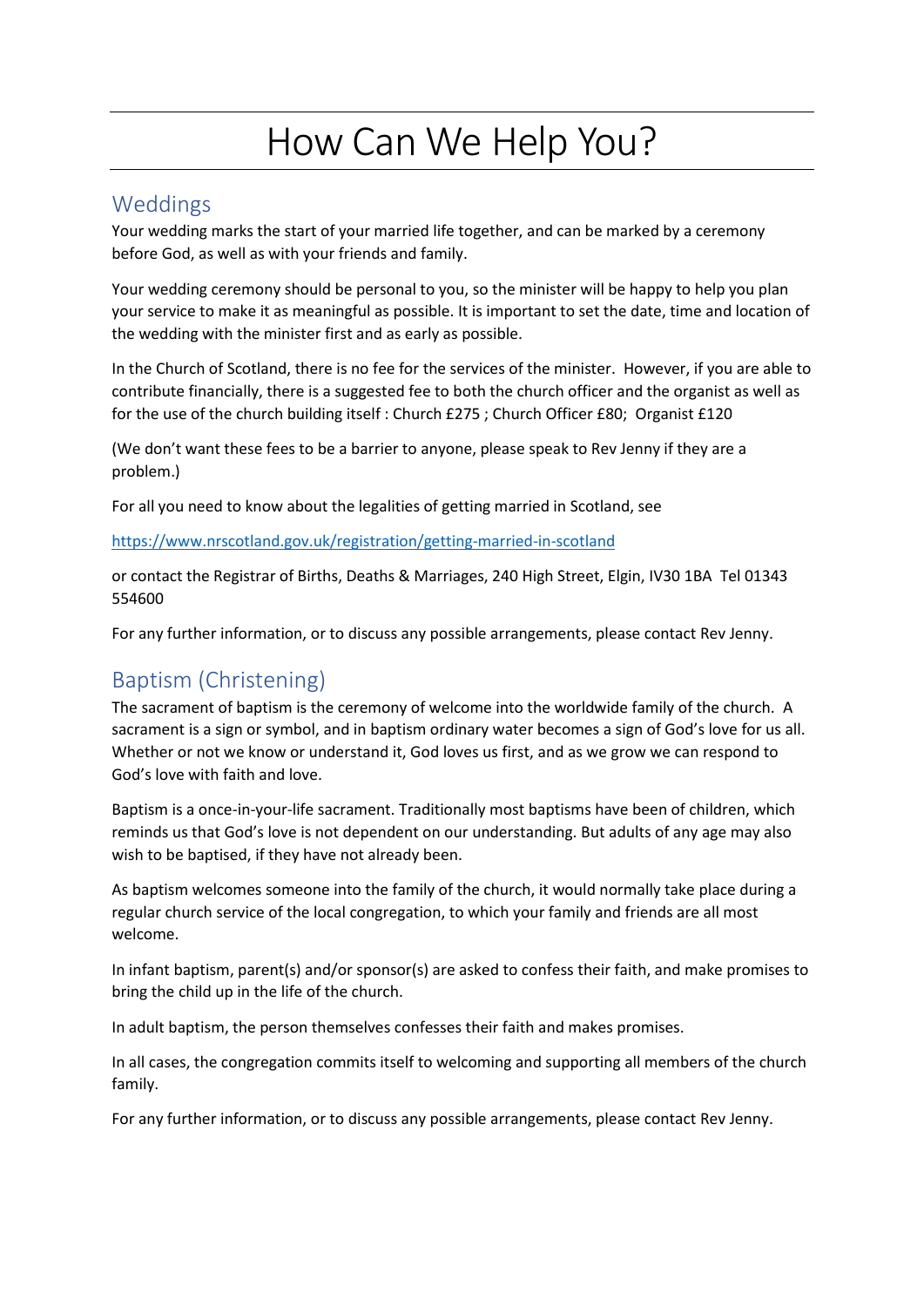# Blessing of a child

For some parents, they may wish to give thanks for the gift of a child, but feel baptism is not right for them. Some prefer to give their child the chance to make a decision about baptism for themselves when they are older. Some might find the promises and confession asked in a service of baptism to be beyond what they are happy to commit to.

In those cases, a child can be blessed during a service of worship. There is no water, and no promises or commitments are asked of the parents or godparents. However, it allows family and friends, and the church family, to gather before God, to celebrate this new life, and to give the support all families need.

For any further information, or to discuss any possible arrangements, please contact Rev Jenny.

### Pastoral Support

The church exists to serve others – and in doing so, we serve God. As a parish church, we are called to serve the people and communities of Duffus, Spynie & Hopeman – in times of celebration and of sorrow, and in all aspects of daily life.

Most of the support and work of the church is carried out by our many members, as they go about their normal lives – as family members, friends and neighbours, and through work, whether paid or voluntary.

But there may be certain circumstances where additional support may be helpful. For some particular directed support, the contacts for support services below may be helpful. For pastoral, spiritual or religious support, please contact Rev Jenny.

## Financial Support Available

**Millennium Youth Fund**. The aim of the Millennium Youth Fund is to assist pupils of secondary school age, residing in the parish of Duffus, Spynie & Hopeman, to participate in high quality and challenging activities (drama, sport, music, travel etc.) which they might otherwise have difficulty in attending due to financial constraints.

**Church Benevolent Fund**. This Benevolent Fund is for anyone connected with the congregation who would benefit from financial help which cannot be provided from other social funding or agencies. It is strictly confidential and administered by the minister and session clerk.

For more information, contact the Session Clerk, Shona Rowand srowanddsh@gmail.com

### Historical and Family Research

The Minister holds Baptismal records for Hopeman Church since 1959, for Duffus Church since 1968, and for Duffus, Spynie & Hopeman Church since 1991. The appropriate office-bearers hold Session & Board minutes from 1979 onwards. For any other queries about church records, your best starting points are:

The National Records of Scotland www.nrscotland.gov.uk

Moray's Local Heritage Centre www.moray.gov.uk/moray\_standard/page\_1537.html

email heritage@moray.gov.uk

Moray & Nairn Family History Society [www.morayandnairnfhs.co.uk](http://www.morayandnairnfhs.co.uk/)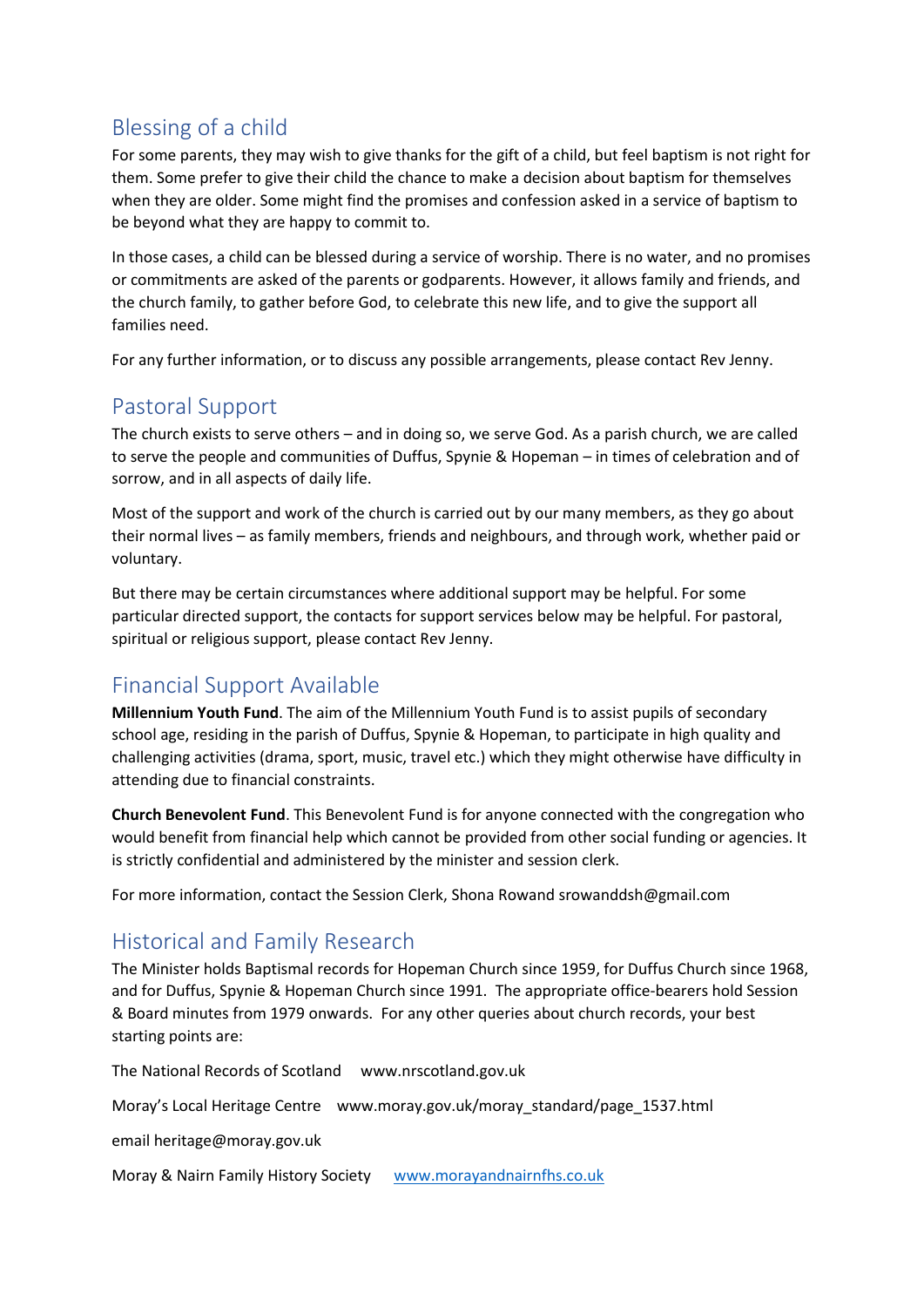#### Hall Facilities

Hopeman and Duffus Church halls are available for both occasional use and regular lets. For more information on terms and conditions, see the agreement documents **[here](https://dshchurch.co.uk/how-can-we-help/hall-let-agreements/)**. For availability or bookings please contact:

Duffus Church & Church Hall – Sheila Duncan 01343 830238

Hopeman Church Hall – Janice Craib 01343 830139

Spynie Church – Shona Rowand 01343 850693

#### *Other Support Services*

#### Supporting your wellbeing

Samaritans – [www.samaritans.org](http://www.samaritans.org/) 116 123

Breathing Space – [breathingspace.scot](http://breathingspace.scot/) 0800 83 85 87

Childline – [www.childline.org.uk](http://www.childline.org.uk/) 0800 11 11

Supportline – [www.supportline.org.uk](http://www.supportline.org.uk/) 01708 765 200

CRUSE bereavement care [www.crusescotland.org.uk](http://www.crusescotland.org.uk/) 0808 802 6161

Victim Support Scotland [victimsupport.scot](http://victimsupport.scot/) 0800 160 1985

NHS 24 – [www.nhs24.scot](http://www.nhs24.scot/) 111

Moray Council Access Care Team – [www.moray.gov.uk/communitycare](http://www.moray.gov.uk/communitycare) 01343 563999 / out of hours emergency service 03457 56 56 56

#### Domestic Abuse

#### **For victims of domestic abuse…**

In an emergency, call the police on 999

Moray Women's Aid 01343 548549

Scottish Domestic Abuse and Forced Marriage Helpline [sdafmh.org.uk](https://sdafmh.org.uk/) 0800 027 1234

Men's Advice Line – [www.mensadviceline.org.uk](http://www.mensadviceline.org.uk/) 0808 801 0327

Rape Crisis Scotland [www.rapecrisisscotland.org.uk](http://www.rapecrisisscotland.org.uk/) 08088 01 03 02

**For those who are abusive and want help…**

Respect [www.respectphoneline.org.uk](http://www.respectphoneline.org.uk/) 0808 802 4040

#### Church Links

Church of Scotland [churchofscotland.org.uk](http://churchofscotland.org.uk/)

Presbytery of Moray [moraypresbytery.org.uk/](http://moraypresbytery.org.uk/)